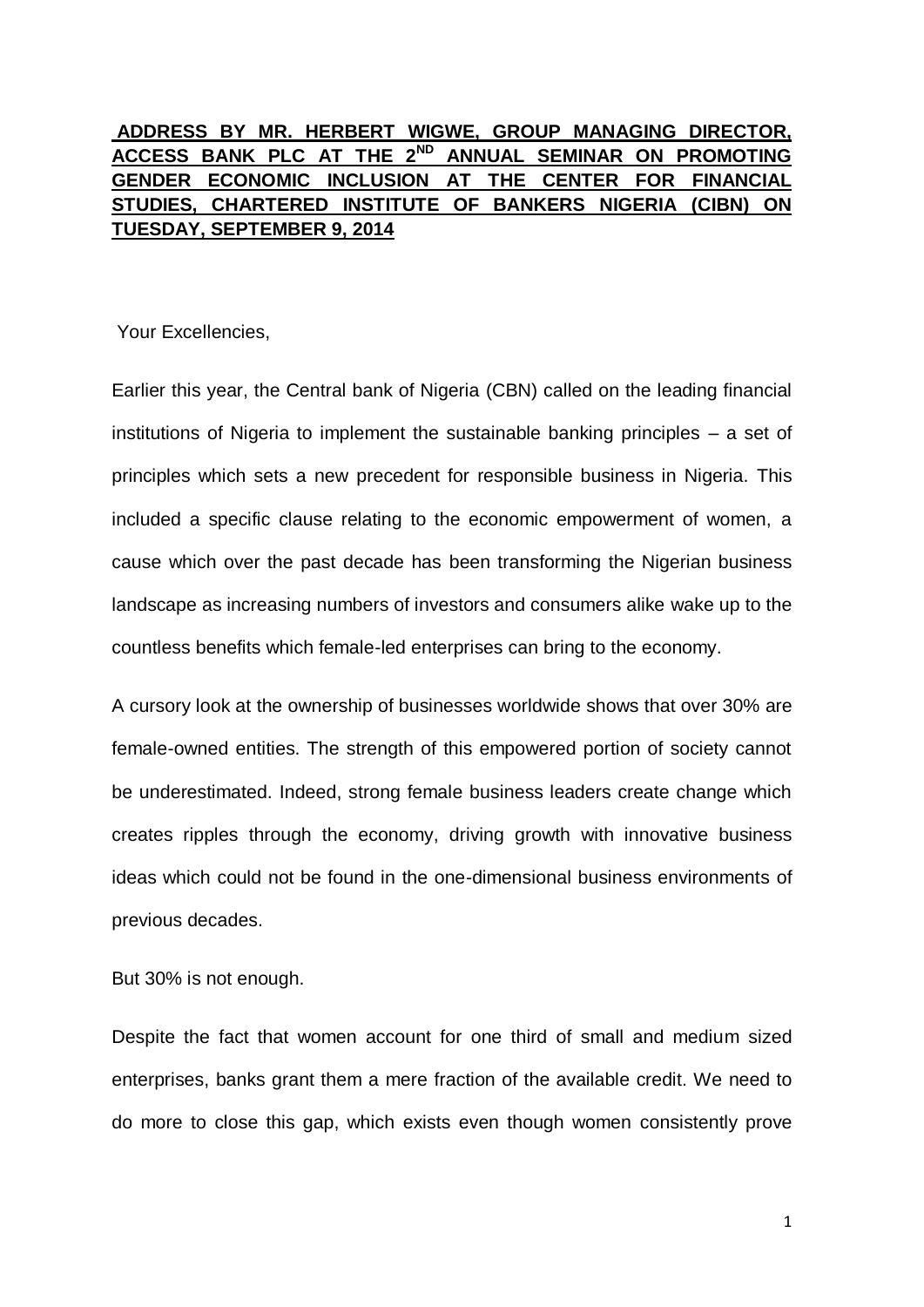themselves to be profitable bank customers with a higher savings ratio and strong track record when repaying loans. Not only this, but women in Nigeria are responsible for roughly 90% of purchasing decisions in the home, and often for 100% of decisions on issues relating to their children. This means the need for financial independence both for women at home and for women in the work place is absolutely non-negotiable in a modern society where women find themselves juggling the role of businesswoman and mother as they strive to achieve their professional and personal ambitions.

As trailblazers in the field, this is something that Access Bank recognised nearly a decade ago with the launch of the Gender Empowerment Program (GEM) Programme in partnership with the International Finance Corporation (IFC) in 2006. This programme enabled us to train over 500 female entrepreneurs on how to successfully grow their businesses. We also ran regular networking sessions for the GEM programme members to ensure they knew about the latest and most important innovations in the business sector and engaged consultants who worked one-on-one with GEM programme members to provide professional advice. As part of the programme, we also extended N2billion in financing to female entrepreneurs, helping inspired individuals like Adenike Ogunlesi, the founder of the Nigeria-based children's wear firm Ruff n' Tumble, to bring their ideas to life. Continuing this legacy, Access bank has made its support of SMEs a cornerstone of its 5 year strategy to become the world's most respected African Bank. We aim to become the bank of choice for SMEs, and as such to create an environment for businesses driven by ambitious women, to thrive. [With our "Women Entrepreneur

2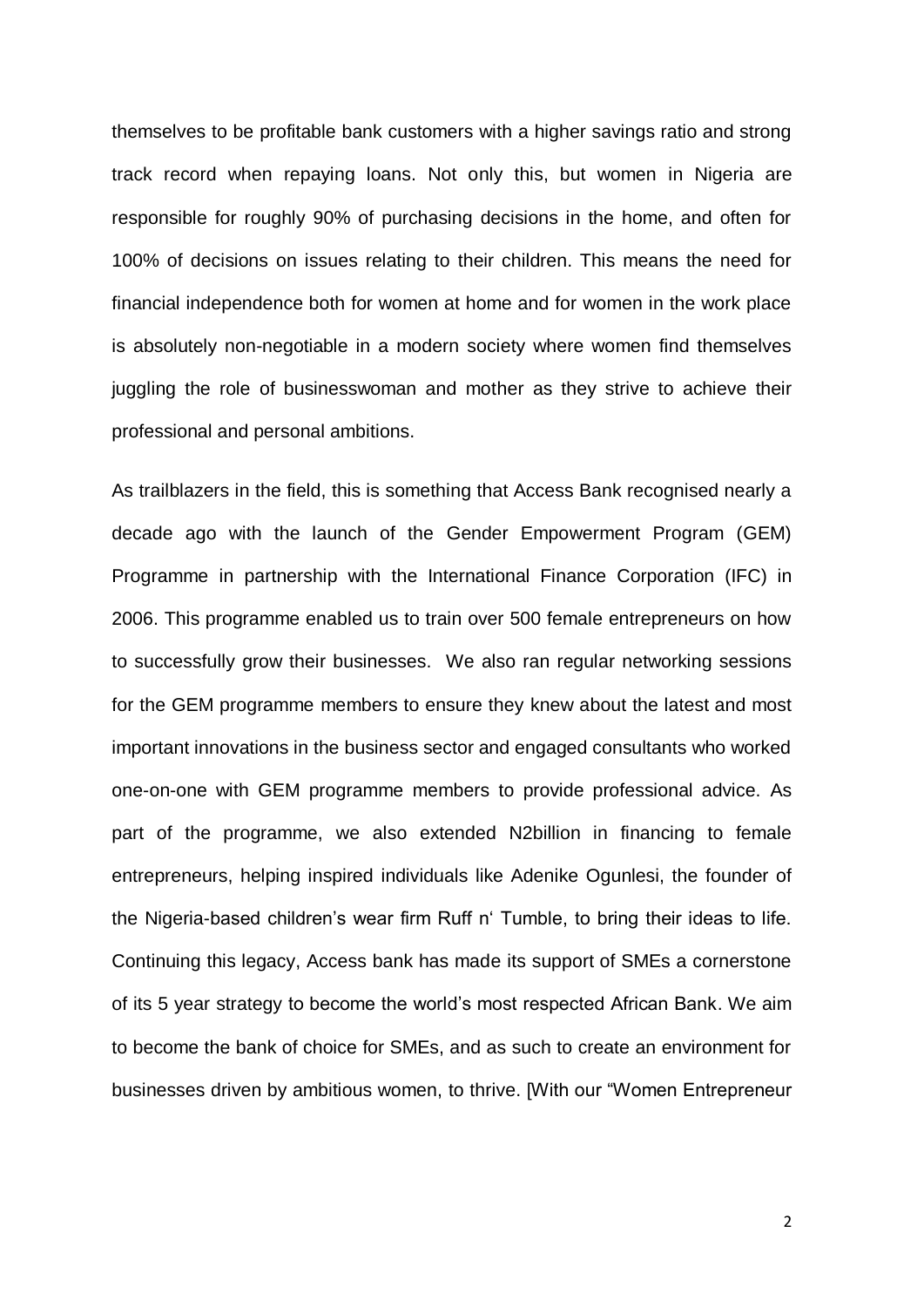of the Year" award to be awarded in December at the Access Leadership Conference, this is a cause which we actively continue to champion.]

As our women brace up to the challenges of expanding their competencies, we are also mindful however that access to finance is not something that is needed only for large projects, or achieving long held dreams, it is at its core a basic right which elevates women to an equal status with their male counterparts. Shockingly, only 29.2% of Nigeria's adult female population has access to formal financial services and 58.8% are saving informally. With this in mind, as part of the Bank's 5 year strategic plan launched in March 2013, we decided to invest resources in developing a series of cutting edge Customer Value Propositions which were tested by numerous focus groups, in order to provide our customers with bespoke services to fit their lifestyle. Following this, we created a 'Women Banking' team which still maintains partnerships with the International Finance Corporation (IFC) and AC Nielsen, and conducted a market research project to identify the key drivers of women in banking.

This allowed us to form a fundamental understanding of what our female customers want and need from their banking services. We saw clearly that if we are to continue on our rapid path to growth as a leading financial institution, we need to go above and beyond the established product offerings of our peers and provide products to integrate fully into the lifestyles of our growing customer base, and importantly, to allow women all over Nigeria to make the transition from being unbanked to banked as seamless as possible. Specifically, we identified three key customer groups around which we based our innovative product offerings: young professionals, home and family builders, and female business owners. To these

3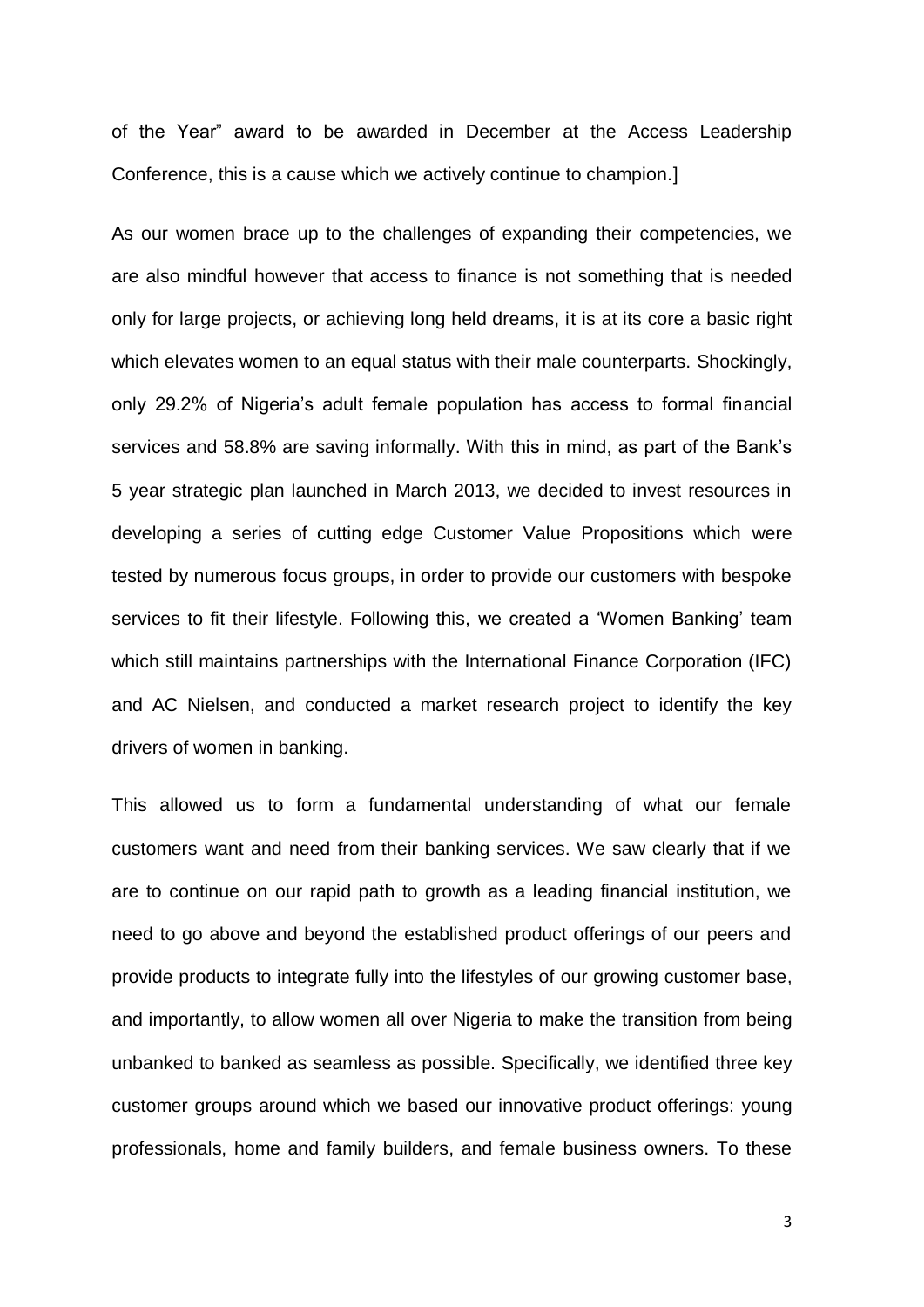customer groups, we are now proud to offer personal loan product bundles which include advances for school fees, personal loans for unexpected emergencies, and financing for the acquisition of vehicles. We also offer the pioneering Maternal Health Support Scheme, a product bundle which supports women in their quest for motherhood and promotes female wellbeing through loans for hospital procedures and foreign travel for medical reasons.

We hope that these products, which form just a part of Access Bank's "W" initiative, launched this year, will provide a lifeline, or even just a helping hand, to women all over Nigeria as they navigate the daily challenges which work and home life bring.

In setting a standard for other organisations to follow, we at Access Bank believe that we must live by the same values we promote. With a board boasting 30% female membership, our business decisions and long term strategy have female leadership and empowerment at their very core. We are constantly looking for ways to support and empower women within our own business, from dedicated mentorship in our Access Women's Network to employee access to new healthcare, education and childcare facilities. We are living proof of how strong female leadership draws other leading women into the work place, helping to strengthen our businesses and our economy.

Importantly, we hope that these examples of how women's economic empowerment can shape product offering and create a motivated and highly satisfied work force, show that financial inclusion for women is not only a matter of values, but also makes excellent business sense for the development of individual businesses and the wider economy.

4